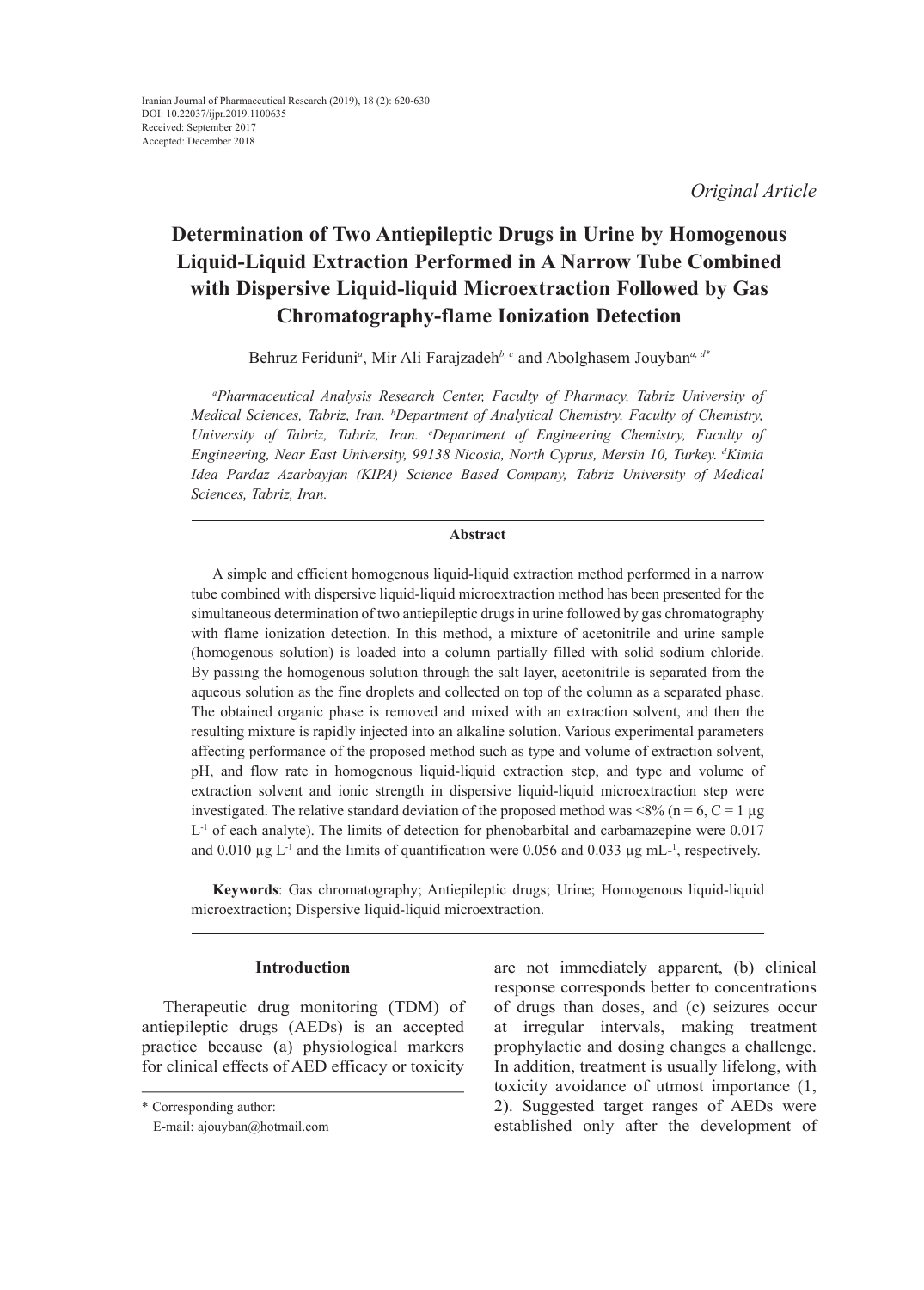accurate and sensitive analytical methods. Several analytical procedures have been described for the measurement of AEDs including immune assays, high-performance liquid chromatography, gas chromatography (GC), and capillary electrophoresis (3-14). Biological sample matrices such as urine and plasma are complicated and often contain the compounds which can interfere with the compounds of interest, so that direct analysis may not be possible. Moreover, pharmaceuticals are generally found in these matrices at trace concentration levels. Therefore, it is necessary to perform an initial sample-preparation step, including purification and concentration of the analytes. Also, this step converts the sample into a suitable phase for analysis. Sample preparation may be achieved by a wide range of techniques but all of them show the above-mentioned goals, in addition to provide a robust and repeatable reproducible method which is independent of variations in the sample matrix (15). Even though traditional sample preparation methods such as solid phase extraction and liquidliquid extraction are still in use, these methods are labor and tedious and they require large volume of biological samples (16, 17). Thus, trends in recent years are focused towards small initial sample size, small volume or no organic solvent, greater specificity or greater selectivity in extraction and increased potential for automation. Therefore, sample preparation methods with the mentioned properties such as solid phase microextraction (SPME) and liquid phase microextraction (LPME) were considered (18-20). SPME by combining extraction and preconcentration in a single step, is an effective and solvent– free technique. However, SPME fibers are relatively expensive, generally fragile, and have a limited lifetime, especially for some direct immersion extraction from complex sample matrices. Dispersive liquid-liquid microextraction (DLLME) is a version of LPME which was applied for extraction and preconcentration of drugs from biological samples (21-23). This method is based on a ternary solvent system, in which a solution of an extraction solvent in a disperser solvent

is rapidly injected into an aqueous sample by a syringe. The disperser solvent must be fully miscible with both the aqueous sample and the extraction solvent. The extraction solvent should be insoluble in water and must have a density different from that of aqueous sample. Some advantages of the DLLME are simplicity of operation, low cost, rapidity, and high enrichment factors. It has attracted much attention by many research groups.

In this paper, a simple and efficient method was developed for extraction, preconcentration, and determination of two antiepileptic drugs including phenobarbital (PB) and carbamazepine (CBZ) in urine. In this method, a mixture of acetonitrile (ACN) and urine sample (homogenous solution) was loaded into a column which a portion of it was filled with sodium chloride. By dissolution of sodium chloride into the sample ACN was separated via salt-induced homogenous liquid-liquid extraction (HLLE). The obtained organic phase was removed and used in the following DLLME procedure.

# **Experimental**

# *Reagents and solutions*

The selected antiepileptic drugs including PB and CBZ were gifts from Amin Pharmaceutical Company (Tehran, Iran) and Arastoo Company (Tehran, Iran), respectively. Solvent such as ACN, dimethyl formamide (DMF), carbon tetrachloride, acetone, chloroform, methanol, 1,1,2–trichloroethane  $(1,1,2-TCE)$ , and  $1,1,2,2$ -tetrachloroethane (1,1,2,2-TCE) were obtained from Merck (Darmstadt, Germany). Sodium chloride, sodium hydroxide, and hydrochloric acid were purchased from Merck. Isopropyl alcohol was from Caledon (Canada). Deionized water was obtained from Ghazi Company (Tabriz, Iran). A stock solution of the studied drugs was prepared by dissolving appropriate amounts of the analytes in methanol at a concentration of 1000 mg  $L^{-1}$  of each drug. Working standard solutions were prepared daily by diluting the stock solution. A mixture of standard solution of the analytes (1000 mg  $L^{-1}$  of each drug) in chloroform (extraction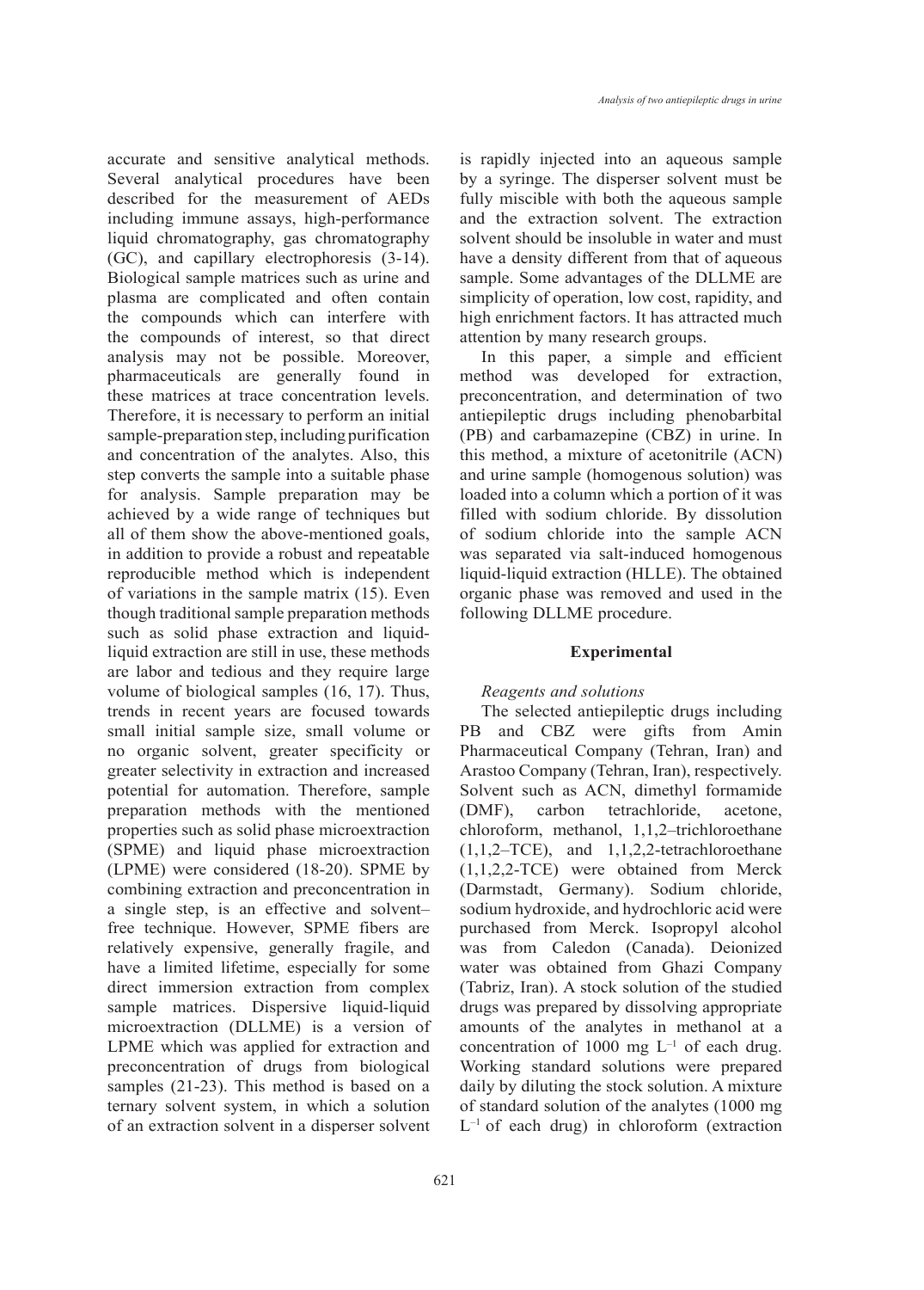solvent) was prepared and directly injected into the separation system each day (three times) in order to evaluate the instrumental system quality and to calculate enrichment factors (EFs) and extraction recoveries (ERs) of the analytes.

# *Real samples*

Urine samples were obtained from volunteers working in our laboratory. It is noted that none of the volunteer did not receive the studied drugs. One of the urine samples was used as a blank urine in the optimization step. The matrix effect was reduced through dilution of the samples with deionized water at a ratio of 1:1 and subsequently the samples were subjected to HLLE-DLLME procedure and GC measurement.

# *Instrumentation*

GC analysis of the analytes was carried out using an Agilent 7890A gas chromatograph (Agilent Technologies, CA, USA) equipped with a split/splitless inlet operated at 300 °C in a splitless/split mode (sampling time 1 min and split ratio of 1:2) and a flame ionization detector (FID). Nitrogen (99.999%, Gulf Cryo, United Arabic Emirates) was used as the carrier gas (at a constant flow rate of 1 mL min−1) and make up gas (25 mL min−1). Chromatographic separation was achieved on an HP**–**5 capillary column (30 m × 0.32 mm i.d., with a 0.25 µm stationary film thickness) (Hewlett-Packard, Santa Clara, USA). The oven temperature was programmed from 70 °C (held for 2 min) to 300 °C at a rate of 10 °C min−1 and held at 300 °C for 3 min. Chem Station software was used for data acquisition and processing. A 1-μL microsyringe (zero dead volume, Hamilton, Switzerland) was used for the injection of samples into GC. The FID temperature was maintained at 300 °C. Hydrogen gas was generated with a hydrogen generator (GLAIND-2200, Dani, Italy) for FID at a flow rate of 40 mL min−1. Air flow rate was 400 mL min-1. A vortex from Labtron Company (Tehran, Iran) was used in sample preparation. A Metrohm pH meter model 744 (Herisau, Switzerland) was used for pH measurements. Hettich centrifuge (Tuttlingen,

Germany) was used for accelerating phase separation.

#### *Procedure*

Initially, the end of tube  $(12 \times 1 \text{ cm } i.d.)$ was connected to a stopcock and 2 g sodium chloride was filled into the tube. A 5 mL of diluted blank urine spiked with the selected analytes  $(1 \text{ mg } L^{-1} \text{ of each analytic})$  was mixed with 2 mL ACN and a homogenous solution was obtained. In the following, the homogenous solution was poured into the tube. The solution was passed through the salt at a flow rate of  $1 \text{ mL min}^{-1}$ . By passing the homogenous solution (urine  $+$  ACN) through the tube, the fine droplets of ACN were formed in the interface of solid (NaCl) and solution due to dissolution of the salt into the solution (salting–out effect). The produced droplets moved through the remained solution to top of the narrow tube and floated on the surface of solution as a separated layer due to lower density of ACN ( $d = 0.786$  g mL<sup>-1</sup>) with respect to water. During this step, the analytes were extracted into the ACN. After passing all aqueous solution, the stopcock was closed. Volume of the separated phase (ACN) on the top of the remained solid NaCl was  $1.00 \pm 0.05$  mL. Then, the collected organic phase was removed and mixed with 40  $\mu$ L chloroform. Then, the obtained organic phase was rapidly injected into 5 mL deionized water (pH adjusted to 10 by sodium hydroxide) containing 10% w/v, sodium chloride by 5 mL syringe. A cloudy solution, resulted from dispersion of the tiny droplets of chloroform into the aqueous solution due to dissolving ACN into water, was formed and the drugs were extracted and concentrated into chloroform. The mixture was then centrifuged for 5 min at 5000 rpm, which led to settle down the dispersed droplets of the extractant at the bottom of the tube. After centrifuging  $10 \pm 0.5$  µL of the settled organic phase was obtained. Finally, an aliquot  $(1 \mu L)$  of the organic phase was removed and injected into the separation system for analysis

# *Calculation of EF and ER* The EF and ER were used as the parameters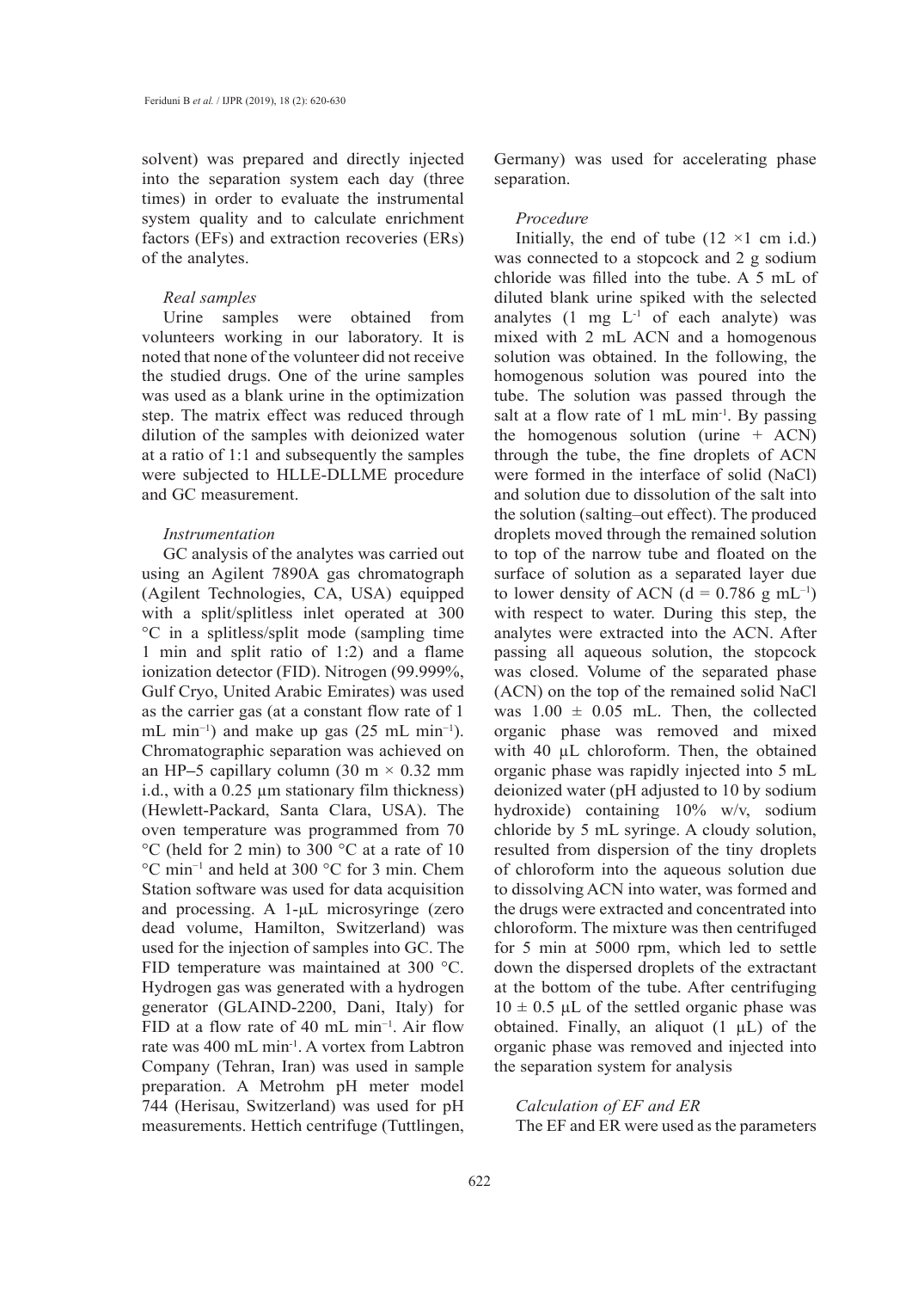to evaluate the method efficiency. They were calculated by Equations 1 and 2, respectively. Equations 1 and 2, respectively. The EF and ER were used as the parameters to evaluate the method efficiency. They were calculated by

$$
EF = \frac{C_{\text{sed}}}{C_0} \tag{1}
$$

where  $C_{\text{sed}}$  and  $C_0$  are the concentrations of phase system, whil the analytes in the final organic phase obtained be separated from the aqueous in DLLME step and the initial concentration passing the homogenous solution through of the analytes in the diluted urine sample, respectively.

$$
ER\% = \frac{n_{sed}}{n_0} \times 100 = \frac{C_{sed} \times v_{sed}}{C_{o} \times v_{aq}} \times 100 = EF \times \frac{v_{sed}}{v_{aq}} \times 100
$$
  
\n*Volume of extraction/disperser solvent*  
\n(2) *Extraction/disperser solvent* volume

where  $V_{\text{sed}}$  and  $V_0$  are the volumes of efficiency. To eva the final sedimented organic phase and urine<br> **Results** and  $\alpha$  and  $\beta$  and the sum that sample, respectively. The  $n_{\text{sed}}$  and  $n_0$  are the respectively.

# **Results and Discussion**

In this work, a combination of HLLE performed in narrow tube and DLLME was increases in volumes. It is noted that developed for the determination of low levels cases, 1.0 mL of the collected organic of AEDs in urine samples. In order to find the best experimental conditions for the proposed method, a step-by-step optimization was used. Some variables, affecting the performance of the experimental procedure, such as type and volume of extraction solvent, pH, and flow rate in HLLE step and type and volume of extraction solvent, ionic strength, and centrifugation time and rate in DLLME step were studied. All experiments were performed triplicate.

# *Optimization of HLLE step Type of extraction/disperser solvent*

In this study, an extractant has a double role: (i) as an extractant in HLLE step, and (ii) as a disperser in the next preconcentration step (DLLME). This solvent is selected on the basis of its miscibility with the organic phase (extraction solvent of DLLME) and aqueous phase (to form a homogenous solution), its ability to produce a two–phase system upon

dissolution of a salt, and its high extraction efficiency for the selected drugs from the aqueous solution. According to these criteria, ACN, acetone, *iso*-propyl alcohol, and DMF  $EF = \frac{e_{\text{seed}}}{C_0}$  (1) Then, according to evaluate the property are tested as the parameters to evaluate the method efficiency. The method efficiency of  $(2 \text{ mL of each solvent})$  were tested as the extraction solvents in HLLE. The results indicated that only ACN formed a twophase system, while other solvents could not be separated from the aqueous solution by passing the homogenous solution through the tube filled with sodium chloride. Hence, ACN respectively. The initial concentration of the selected as extraction/disperser solvent in the subsequent experiments.

#### *Volume of extraction/disperser solvent*

extracted and initial amounts of the analytes, analytes. The volumes of the collected ACN<br>
In this work, a computed for the angle of  $\sim 0.60, 1.0, 1.4, \text{m}$ ,  $\sim 1.8, \text{m}$ ,  $(z)$  Extraction/disperser solvent volume<br>is another factor that affects extraction efficiency. To evaluate the effect of extractant volume, 1.5, 2.0, 2.5, and 3.0 mL of ACN were applied for extraction of the target analytes. The volumes of the collected ACN in HLLE step were 0.60, 1.0, 1.4, and 1.8 mL for the mentioned volumes, respectively. As can be seen in Figure 1, the peak areas of the analytes increase by increasing the volume of ACN to 2.0 mL and then decrease with further formed in narrow tube and DLLME was increases in volumes. It is noted that in all cases, 1.0 mL of the collected organic phase was used in the second step (DLLME step). However, in the case of 1.5 mL ACN, only 0.60 mL ACN was collected after passing the whole of the solution through the tube. In that case, it was mixed with 0.4 mL pure ACN before performing the following DLLME step. Finally, 2.0 mL ACN was selected as the optimum volume of extraction/disperser solvent for the following experiments.

# *Study of pH*

PB and CBZ are basic compounds that undergo protonation in an acidic medium. Consequently, their extraction into an organic solvent is favored in a basic medium, being independent on the used extraction technique. The pH of the aqueous phase was adjusted in the range of 4 to 12 (in 2-unit intervals) with 0.1 M HCl or NaOH. It is observed (Figure 2) that extraction efficiency of the selected drugs in the acidic solutions is low. Based on the obtained results, extraction of the analytes at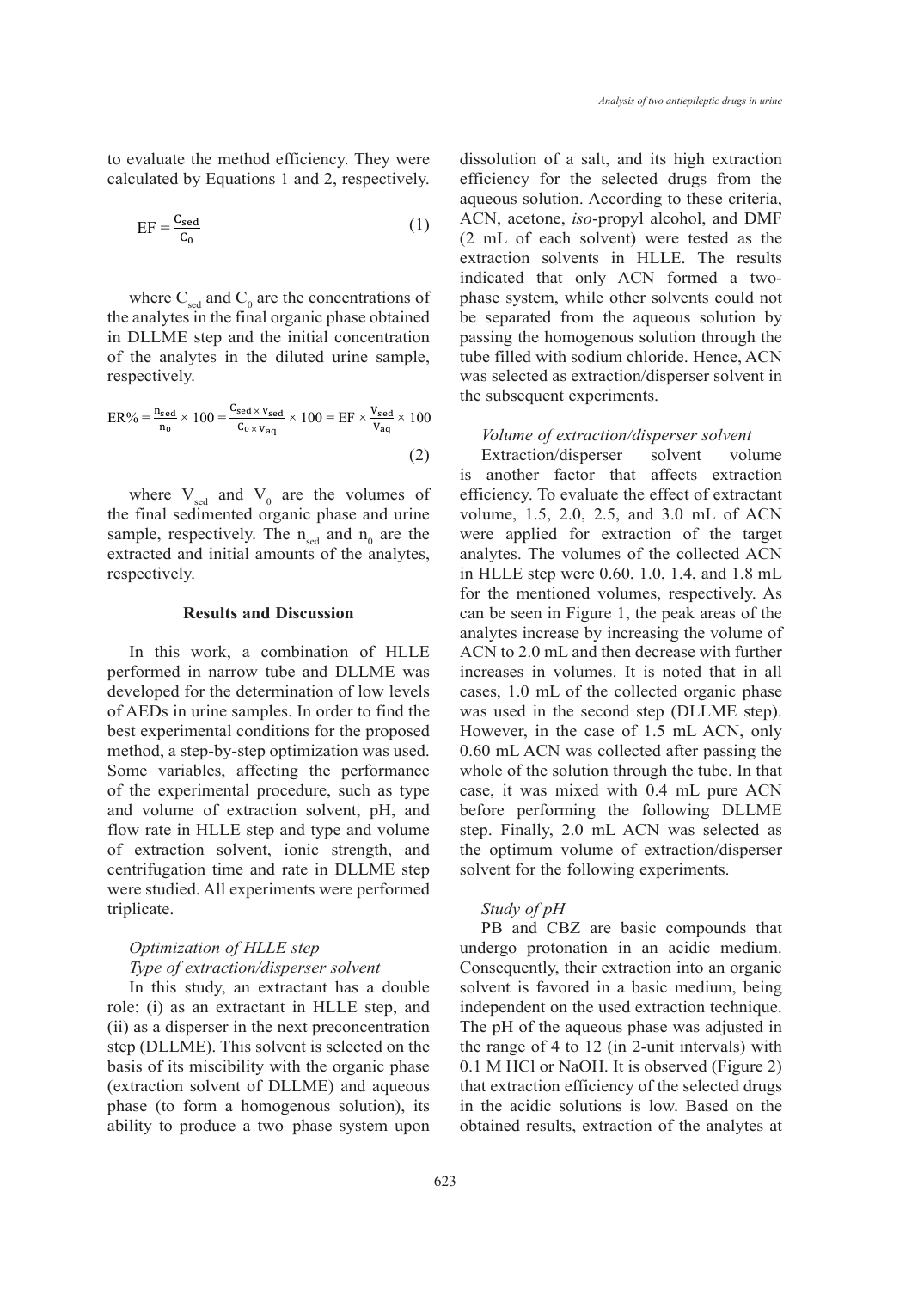

diluted drug free urine sample spiked with the analytes at a concentration of 1 mg  $L^{-1}$  of each analyte; pH, 5; flow rate, 0.5 mL min<sup>-1</sup>; minimum and maximum of three determinations. **Figure 1.** Selection of extraction/disperser solvent volume. Conditions: Extraction/disperser solvent, ACN; sample volume, 5 mL extraction solvent, chloroform (40 µL); and centrifuge rate and time, 6000 rpm and 6 min, respectively. The error bars indicate the

the pH range of  $10-12$  is favorable. Hence,  $10$ was selected as the optimum pH.

# *Flow rate study*

The sample flow rate through the tube filled with NaCl is one of the most important parameters allowing ER of the presented method to be improved. Indeed, by reducing the flow rate, more salt is dissolved in the aqueous phase and phase separation

is facilitated. However, at low flow rates the analysis time will be relatively long. Therefore, the influence of sample flow rate on the analytical signals of the analytes was investigated in the range of 0.50–2.0 mL  $\frac{m_1 m_2 m_3}{m_1 m_2 m_3}$  and  $\frac{m_1 m_2 m_3}{m_1 m_1 m_2 m_3}$  in an action in an action in an action in an action in an action in an action in an action in an action in an action in an action in an action in an action in an  $\rho$  ER of the presented (Figure 3) show that the analytical signals are nearly constant up to  $1.5$  mL min<sup>-1</sup> and more salt is dissolved in then decrease at 2.0  $\text{mL min}^{-1}$ . This indicates here are and phase separation that an inadequate extraction of the analytes



**Figure 2.** Study of pH. Conditions: The same as used in Figure 1, except 2 mL ACN was used as the extraction/disperser solvent volume.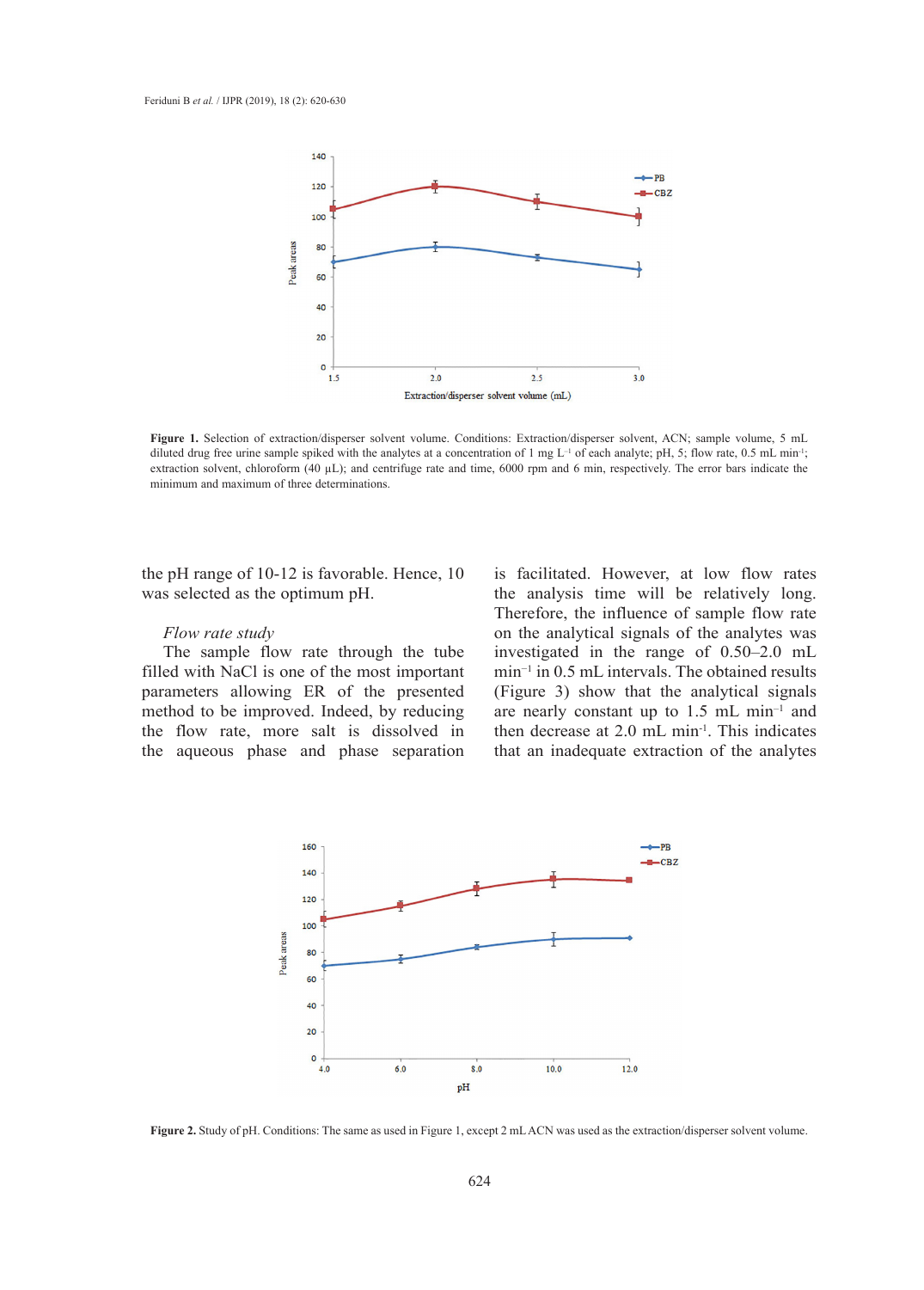

**Figure 3.** Effect of flow rate on the extraction efficiency of the method. Conditions: The same as used in Figure 2, except pH of sample was adjusted in 10.

from the aqueous phase is obtained at flow rates higher than 1.5 mL min–1. This behavior can be explained because the amount of the dissolved salt in the aqueous phase is decreased at higher flow rates and leads to a decrease in extraction efficiency. Therefore, a flow rate of 1.5 mL min<sup>-1</sup> was chosen for the further analysis.

# *Optimization of DLLME*

# *Selection of extraction solvent*

The extraction solvent in this step is important in the optimization of the proposed

method. For the selection of this solvent, its low solubility in water, high affinity to analytes, and higher density than water are important. In this work, chloroform, 1,1,2- TCE, 1,1,2,2-TCE, and carbon tetrachloride were investigated as the extraction solvents. It is noted that to achieve a same volume of the settled phase ( $10 \pm 0.5$   $\mu$ L), 40, 38, 35, and  $42 \mu L$  of each solvent was used, respectively. From the results in Figure 4, it is found that  $\frac{d}{dt}$  is analytical signals of the analytics obtained the analytical signals of the analytes obtained using chloroform are higher than the other optimization of the proposed tested extraction solvents. Thus, chloroform



**Figure 4.** Study of extraction solvent type in DLLME. Conditions: The same as used in Figure 3, except flow rate was 1.5 mL min<sup>-1</sup>.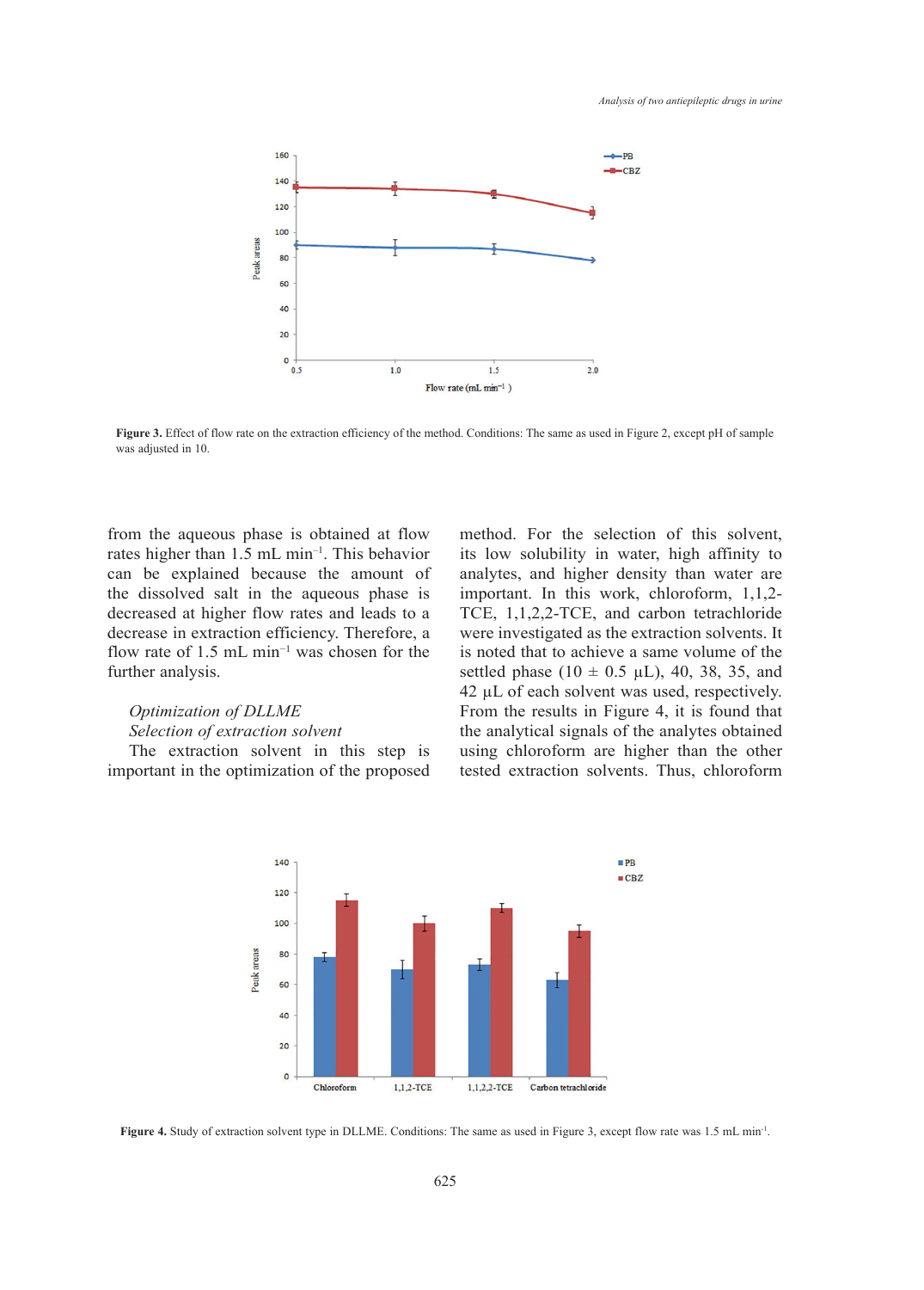| Analyte    | $\mathbf{LOD}^{\mathbf{a}}$ | LOO <sub>p</sub> | LR <sup>c</sup> | $r^2$ <sup>d</sup> | $RSD(%)^e$ |           | $ER \pm SD^f$ | $EF \pm SD^g$ |
|------------|-----------------------------|------------------|-----------------|--------------------|------------|-----------|---------------|---------------|
|            |                             |                  |                 |                    | Intra-day  | Inter-day |               |               |
| PB         | 0.017                       | 0.056            | $0.06 - 100$    | 0.999              |            | 8         | $45 \pm 1$    | $100 \pm 2$   |
| <b>CBZ</b> | 0.010                       | 0.033            | $0.04 - 100$    | 0.998              | ৲          |           | $54 \pm 2$    | $135 \pm 5$   |

Table 1. Quantitative features of the proposed method for the selected drugs.

<sup>a</sup>Limit of detection (S/N = 3) ( $\mu$ g mL<sup>-1</sup>).

<sup>b</sup>Limit of quantification (S/N = 10) ( $\mu$ g mL<sup>-1</sup>).

 $c$ Linear range (µg mL<sup>-1</sup>).

d Coefficient of determination.

"Relative standard deviation ( $n = 6$ ,  $C = 1$  µg mL<sup>-1</sup> of each drug) for intra-day and ( $n = 4$ ,  $C = 1$  µg mL<sup>-1</sup> of each drug) for inter-day precisions.

Extraction recovery  $\pm$  standard deviation (n = 3).

*Enrichment factor*  $\pm$  standard deviation (n = 3).

was selected as an extraction solvent for the further experiments.

# *Extraction solvent volume*

Generally, in a DLLME procedure, the volume of the extraction solvent is an effective parameter on the extraction efficiency. At high volumes of the extraction solvent, generally the extraction recovery of the DLLME procedure is increased. On the other hand, at those volumes, the extracted analytes are diluted and therefore, the EFs is decreased. In this study, 30, 40, 50, and 60  $\mu$ L of chloroform were evaluated for the DLLME step. The obtained results showed that the analytical signals were increased when the chloroform volume increased up to 40 µL and then decreased with further increase of chloroform volume, due to decrease of EFs in the DLLME step. Therefore, 40 µL of chloroform was selected as the optimized extraction solvent volume.

#### *Influence of salt addition*

Ionic strength was examined by addition of sodium chloride. To evaluate the effect of ionic strength, various concentrations of sodium chloride, from 0 to 12%, w/v, were studied. The obtained results showed that the extraction efficiency slightly increased when the salt concentration was increased to 10% w/v, but it decreased as the salt concentration was further increased to more than 10% w/v. This phenomenon can be explained by the

fact that the addition of a small amount of salt can enhance the partition of analytes in the extraction solvent, thereby improving the extraction recovery. However, high salt concentration can increase the viscosity of the aqueous phase, thus slowing the decreased mass transfer of the analytes and the ER. For these reasons, 10% w/v, NaCl was chosen for the subsequent studies.

#### *Centrifugation time and rate*

Centrifugation time and rate in DLLME step were studied in the ranges of 2–6 min and 2000–8000 rpm, respectively. The results indicated that centrifugation time and rate had no effect on the extraction efficiency because after mixing solvents (aqueous phase, extraction solvent, and dispersive solvent) the equilibrium status was achieved in a few seconds due to large contact area between tiny droplets of the extraction solvent and sample. Thus, centrifugation was only used to help the cloudy solution to be broken and the extraction solvent to settle at the bottom of the tube. Therefore, centrifugation time and rate of 6 min and 6000 rpm, respectively, were chosen to ensure that the transfer of droplets to the bottom of the tube is complete

# *Analytical performance of the proposed method*

Under the optimized conditions, the analytical performance of the proposed method was evaluated and the linear range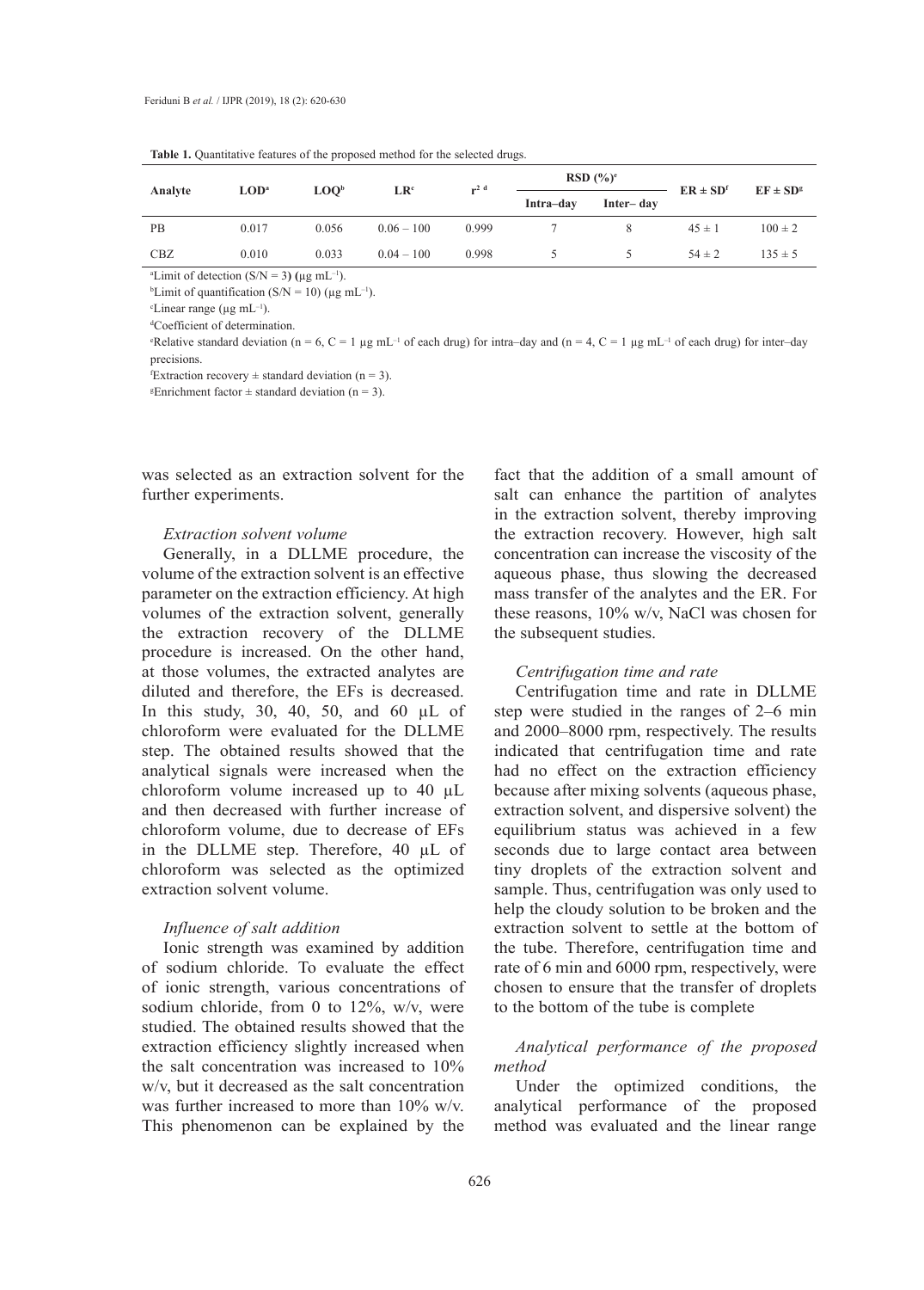**Table 2.** Comparison of the presented method with other methods used in preconcentration and determination of the studied drugs.

| Drug      | <b>Sample</b> | RSD $(%)^a$    | $LR^b$       | $\mathbf{LOD}^c$ | LOO <sup>d</sup> | <b>Method</b>             | Ref. |
|-----------|---------------|----------------|--------------|------------------|------------------|---------------------------|------|
| <b>BP</b> | Urine         | $\leq 10.76$   | ۰            | 44               | 80               | LLE-LC-MS/MS <sup>e</sup> | (24) |
| CBZ       | Urine         | 6.1            | $5 - 200$    | 0.0015           | 0.005            | SA-DLLME-HPLC-UVf         | (25) |
| <b>BP</b> |               | 7.6            | $0.08 - 40$  | ٠                | 0.08             | SBSE-HPLC-UV <sup>s</sup> |      |
| CBZ       | Urine         | 8.8            | $0.08 - 40$  | ٠                | 0.08             |                           | (26) |
| <b>PB</b> |               | $\overline{7}$ | $0.06 - 100$ | 0.017            | 0.056            |                           |      |
| CBZ       | Urine         | 5              | $0.04 - 100$ | 0.010            | 0.033            | Proposed method           |      |
|           |               |                |              |                  |                  |                           |      |

a Relative standard deviation.

 $b$ Linear range (µg mL<sup>-1</sup>).

 $\text{c}$ Limit of detection (µg mL<sup>-1</sup>).

d Limit of quantification (µg mL-1).

e Liquid–liquid extraction- liquid chromatography tandem mass spectrometry.

f Surfactant assisted dispersive liquid–liquid microextraction- high performance liquid chromatography- UV detection.

g Stir bar sorptive extraction-high-performance liquid chromatography-UV detection.

(LR), relative standard deviation (RSD), limit of detection (LOD), limit of quantification (LOQ), ER, and EF are listed in Table 1. As can be seen in Table 1, the linearity is excellent considering the wide range studied, and the  $r^2$  is  $\geq$ 0.998 for the selected drugs.

The LODs and LOQs were estimated by extraction of the selected drugs from the spiked drug free urine with low concentration levels and injecting the obtained final organic phase into the instrument to give a signal to noise ratio of 3 or 10, respectively. The LODs for CBZ and PB were  $0.010$  and  $0.017 \mu g$ mL-1 and the LOQs were 0.033 and 0.056 µg mL-1, respectively. The RSDs% for intraand inter-day precision at a concentration of 1 of each drug were ≤8% indicating the good precision achieved by the proposed procedure. The ERs% were calculated based on Equation 1 were 45 and 54% for PB and CBZ, respectively. The corresponding values for EFs (Equation 2) were 100 and 135%.

# *Comparison of the proposed method with others*

The quality factors (RSD, LOD, LOQ, and LR) of the proposed method for the analysis

| Analyte   | Nominal concentration ( $\mu$ g mL <sup>-1</sup> ) | Found concentration ( $\mu$ g mL <sup>-1</sup> ) $\pm$ standard deviation (n = 3) | <b>Relative recovery</b> |
|-----------|----------------------------------------------------|-----------------------------------------------------------------------------------|--------------------------|
| <b>PB</b> |                                                    | $1.062 \pm 0.051$                                                                 | $106 \pm 5$              |
| CBZ       |                                                    | $0.984 \pm 0.024$                                                                 | $98 \pm 2$               |
| PB        | 5                                                  | $4.810 \pm 0.152$                                                                 | $96 \pm 3$               |
| CBZ       |                                                    | $4.840 \pm 0.136$                                                                 | $97 \pm 3$               |
| PB        | 15                                                 | $14.641 \pm 0.401$                                                                | $98 \pm 3$               |
| CBZ       |                                                    | $15.514 \pm 0.355$                                                                | $103 \pm 2$              |
| PB        | 20                                                 | $20.642 \pm 0.842$                                                                | $103 \pm 3$              |
| CBZ       |                                                    | $19.551 \pm 0.725$                                                                | $100 \pm 2$              |

**Table 3.** Relative recoveries of PB and CBZ obtained by the proposed method in urine samples spiked at four concentrations.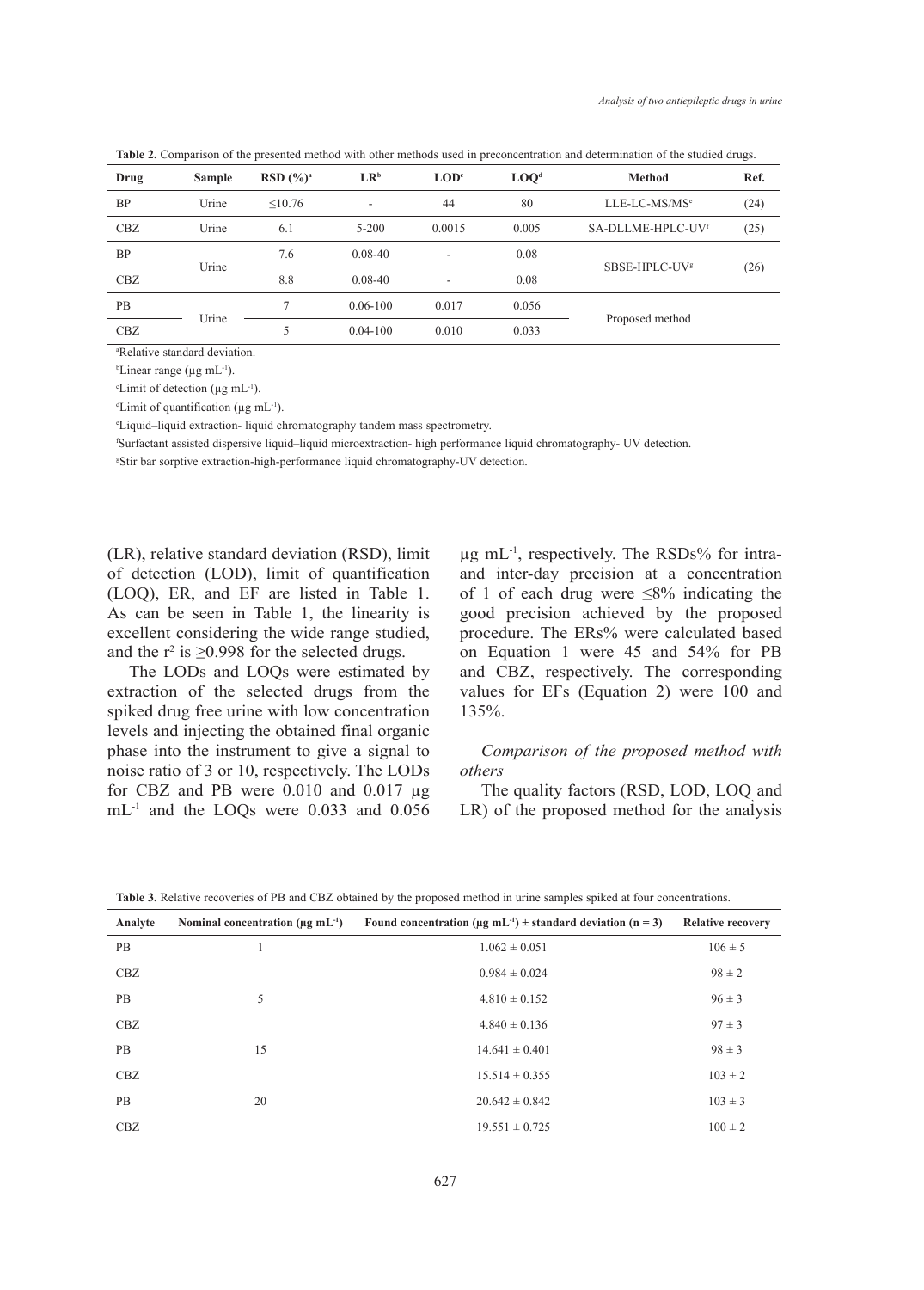

free urine, and (c) drugs free urine spiked with the analytes at a concentration of 1 mg L<sup>-1</sup> of each analyte. In chromatogram (a) direct each analytic), (b) drugs free urine, and (c) drugs free urine spike the analytics at a concentration of 1 drugs free urine spike  $\alpha$ **Figure 5.** Typical GC–FID chromatograms of: (a) a standard solution prepared in chloroform (100 mg L−1, each analyte), (b) drugs injection was used. In other cases the proposed method was performed on them and 1 µL of the final organic phase was injected into the separation system.

of BP and CBZ drugs are compared with those of other previously reported procedures for the determination of the same drugs in Table 2. The results indicate that the proposed procedure has good repeatability than other methods. The  $\text{LOD}_\text{s}$  and  $\text{LOQ}_\text{s}$  obtained for the analytes by the presented procedure are lower than those of other methods, except the second method. Also, the  $EF_s$  obtained by the proposed method (100 and 135 for PB and CBZ, respectively) are good considering the low sample volume (2.5 mL) used in this study. These results indicate that the proposed many advantages such as simplicity, rapidity,  $\frac{1}{2}$ method is repeatable and sensitive and it can be utilized for the extraction, preconcentration, and determination of PB and CBZ in urine.

*Application to urine samples* The performance of the new analytical

method was tested in different urine samples spiked with the selected analytes. The urine samples were extracted by the proposed method and then analyzed using GC-FID. The results of the quantitative analysis of the urine samples are listed in Table 3. The typical es by the presented procedure are GC-FID chromatograms of a standard solution of the selected drugs in chloroform, drug free d method. Also, the EF<sub>s</sub> obtained urine sample (blank urine), and urine sample spiked with the analytes are shown in Figure respectively) are good considering 5. There is no interfering peak in the retention times of the analytes in blank urine.

# **Conclusion**

A simple method by combining HLLE performed in a narrow tube and DLLME followed by GC-FID has been developed for the analysis of two antiepileptic drugs in urine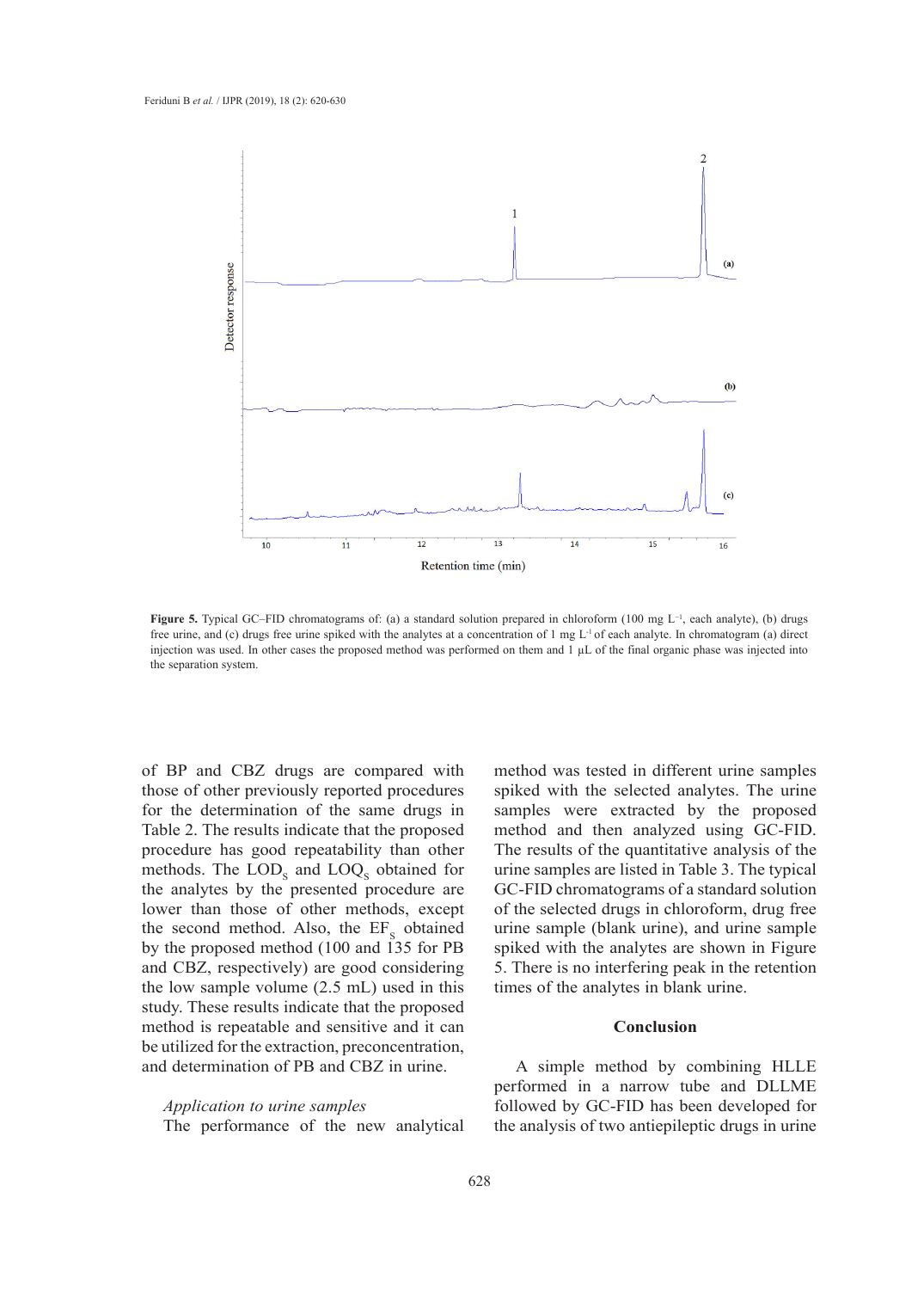samples. Under the established conditions, the presented method showed good linearity, acceptable repeatability, and low LODs. The proposed method provided many advantages such as simplicity, rapidity, low cost, high sensitivity, and high EFs for the determination of the target drugs at trace levels in complex matrices.

#### **Acknowledgment**

The authors would like to thank University of Tabriz for partial financial support of a 6-month sabbatical leave for B. Feriduni and Tabriz University of Medical Sciences for providing research facilities.

## **References**

- (1) Johannessen SI, Battino D, Berry DJ, Bialer M, Krämer G, Tomson T and Patsalos PN. Therapeutic drug monitoring of the newer antiepileptic drugs*. Ther. Drug Monit*. (2003) 25: 347-63.
- (2) Neels HM, Sierens AC, Naelaerts K, Scharpe SL, Hatfield GM and Lambert WE. Therapeutic drug monitoring of old and newer anti-epileptic drugs*. Clin. Chem. Lab. Med*. (2004) 42: 1228-55.
- (3) Juenke JM, McGraw JP, McMillin GA and Johnson-Davis KL. Performance characteristics and patient comparison of the ARK Diagnostics levetiracetam immunoassay with an ultra-high performance liquid chromatography with tandem mass spectrometry detection method*. Clin. Chim. Acta* (2012) 413: 529- 31.
- Snozek CL, Rollins LA, Peterson PW and Langman LJ. (4) Comparison of a new serum topiramate immunoassay to fluorescence polarization immunoassay*. Ther. Drug Monit.* (2010) 32: 107-11.
- (5) Juenke JM, Miller KA, Ford MA, McMillin GA and Johnson-Davis KL. A comparison of two FDA approved lamotrigine immunoassays with ultra-high performance liquid chromatography tandem mass spectrometry*. Clin. Chim. Acta* (2011) 412: 1879-82.
- (6) Ratnaraj N, Doheny HC and Patsalos PN. A micromethod for the determination of the new antiepileptic drug levetiracetam (ucb LO59) in serum or plasma by high performance liquid chromatography*. Ther. Drug Monit*. (1996) 18: 154-7.
- (7) Juenke JM, Brown PI, Urry FM and McMillin GA. Drug monitoring and toxicology: a procedure for the monitoring of levetiracetam and zonisamide by HPLC-UV*. J. Anal. Toxicol*. (2006) 30: 27-30.
- Bahrami G, Mirzaeei S and Kiani A. Sensitive (8) analytical method for Topiramate in human serum by HPLC with pre-column fluorescent derivatization and

its application in human pharmacokinetic studies*. J. Chromatogr. B* (2004) 813: 175-80.

- (9) Vermeij T and Edelbroek P. High-performance liquid chromatographic and megabore gas—liquid chromatographic determination of levetiracetam (ucb L059) in human serum after solid-phase extraction*. J. Chromatogr. B Biomed. Sci. Appl.* (1994) 662: 134-9.
- (10) Greiner-Sosanko E, Giannoutsos S, Lower DR, Virji MA and Krasowski MD. Drug monitoring: simultaneous analysis of lamotrigine, oxcarbazepine, 10-hydroxycarbazepine and zonisamide by HPLC-UV and a rapid GC method using a nitrogen-phosphorus detector for levetiracetam*. J. Chromatogr. Sci.* (2007) 45: 616-22.
- $(11)$  Riffitts J, Gisclon L, Stubbs R and Palmer M. A capillary gas chromatographic assay with nitrogen phosphorus detection for the quantification of topiramate in human plasma, urine and whole blood*. J. Pharm. Biomed. Anal*. (1999) 19: 363-71.
- (12) Meyer MR, Welter J, Weber AA and Maurer HH. Development, validation, and application of a fast and simple GC–MS method for determination of some therapeutic drugs relevant in emergency toxicology*. Ther. Drug. Monit*. (2011) 33: 649-53.
- (13) Evenson MA and Wiktorowicz JE. Automated capillary electrophoresis applied to therapeutic drug monitoring*. Clin. Chem*. (1992) 38: 1847-52.
- Petersen JR, Okorodudu AO, Mohammad A and Payne (14) DA. Capillary electrophoresis and its application in the clinical laboratory*. Clin. Chim. Acta* (2003) 330: 1-30.
- (15) Smith RM. Before the injection—modern methods of sample preparation for separation techniques*. J. Chromatogr. A* (2003) 1000: 3-27.
- $(16)$  Vermeij T and Edelbroek P. Robust isocratic high performance liquid chromatographic method for simultaneous determination of seven antiepileptic drugs including lamotrigine, oxcarbazepine and zonisamide in serum after solid-phase extraction*. J. Chromatogr. B* (2007) 857: 40-6.
- (17) Queiroz RHC, Bertucci C, Malfará WR, Dreossi SAC, Chaves AR, Valério DAR and Queiroz MEC. Quantification of carbamazepine, carbamazepine-10, 11-epoxide, phenytoin and phenobarbital in plasma samples by stir bar-sorptive extraction and liquid chromatography*. J. Pharm. Bomed. Anal*. (2008) 48: 428-34.
- (18) Krogh M, Johansen K, Tønnesen F and Rasmussen KE. Solid-phase microextraction for the determination of the free concentration of valproic acid in human plasma by capillary gas chromatography*. J. Chromatogr. B Biomed. Sci. Appl*. (1995) 673: 299-305.
- (19) Mashayekhi HA, Abroomand-Azar P, Saber-Tehrani M and Husain SW. Rapid determination of carbamazepine in human urine, plasma samples and water using DLLME followed by RP–LC*. Chromatographia* (2010) 71: 517-21.
- (20) Pedersen-Bjergaard S and Rasmussen KE. Liquidphase microextraction with porous hollow fibers, a miniaturized and highly flexible format for liquid–